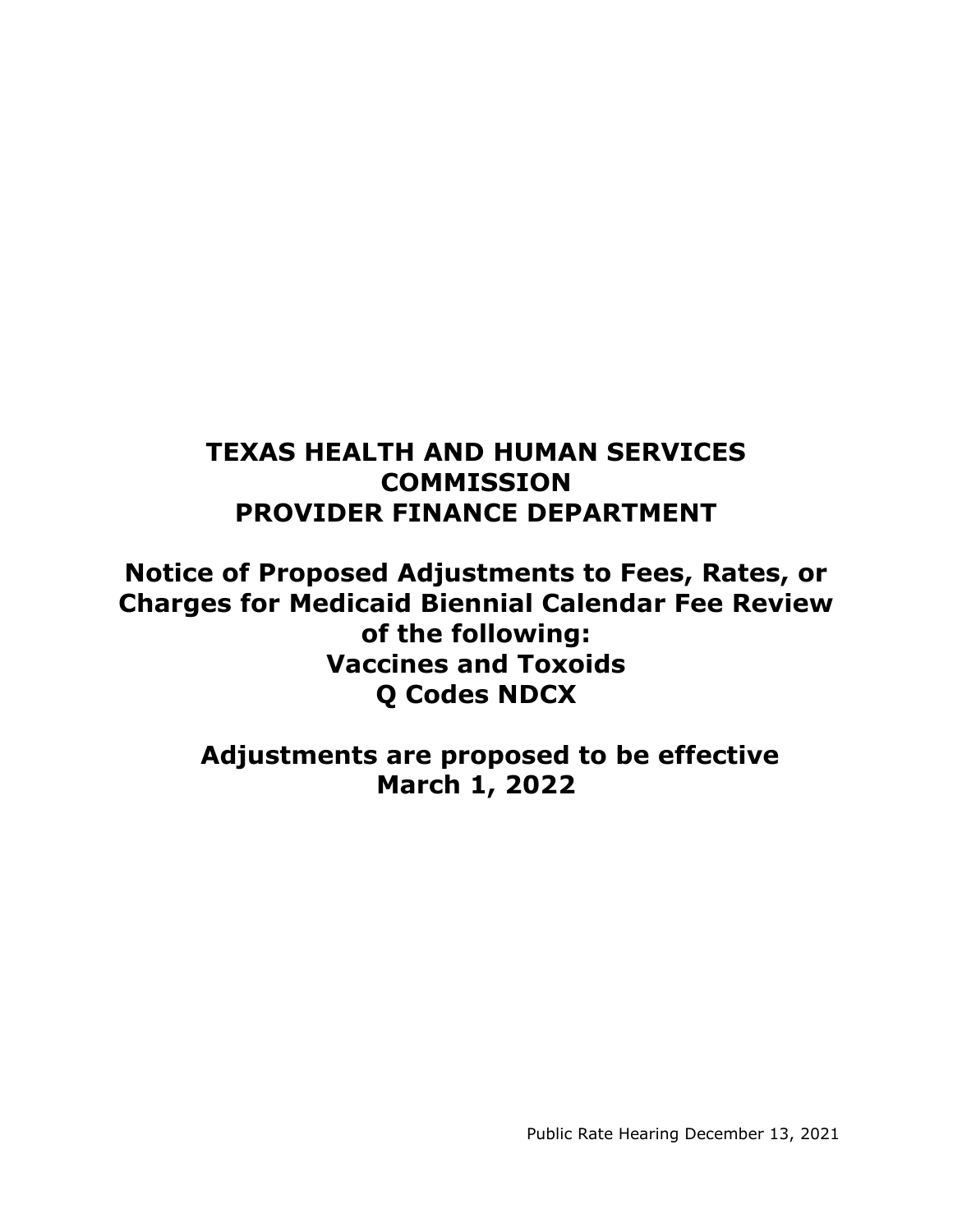#### **SUMMARY OF PROPOSED ADJUSTMENTS**

### **To Be Effective March 1, 2022**

Included in this document is information relating to the proposed adjustments to Medicaid payment for the Medicaid Biennial Calendar Fee Review of Vaccines and Toxoids, and Q Codes NDCX. The Texas Health and Human Services Commission (HHSC) intends to submit an amendment to the Texas State Plan for Medical Assistance under Title XIX of the Social Security Act to update the fee schedules to reflect these proposed adjustments. The rates are proposed to be effective March 1, 2022.

#### **Hearing**

The Texas Health and Human Services Commission (HHSC) will conduct a hearing to receive public comment on proposed Medicaid payment rates detailed in this document on December 13, 2021, at 9:30 AM. The hearing will be held in compliance with Texas Human Resources Code §32.0282, which requires public notice of and hearings on proposed Medicaid reimbursements. HHSC will broadcast the public hearing; the broadcast can be accessed at [https://hhs.texas.gov/about-hhs/communications](https://hhs.texas.gov/about-hhs/communications-events/live-archived-meetings)[events/live-archived-meetings.](https://hhs.texas.gov/about-hhs/communications-events/live-archived-meetings) The broadcast will be archived and can be accessed on demand at the same website.

Due to the declared state of disaster stemming from COVID-19, this hearing will be conducted both in-person and as an online event. Members of the public may attend the rate hearing in person, which will be held in the Public Hearing Room 125 in the John H Winters Building located at 701 W 51<sup>st</sup> Street, Austin, Texas or access a live stream of the meeting here. For the live stream, select the "Winters Live" tab.

Please register for the HHSC Public Rate Hearing for Medicaid Reimbursement Rates on December 13, 2021 9:30 AM CST at:

Registration URL: <https://attendee.gotowebinar.com/register/7233576367066930448> Webinar ID: 487-075-035

After registering, you will receive a confirmation email containing information about joining the webinar. You can also dial in using your phone by calling:

Conference Number: (415) 655-0060 Phone Audio Passcode: 377-443-173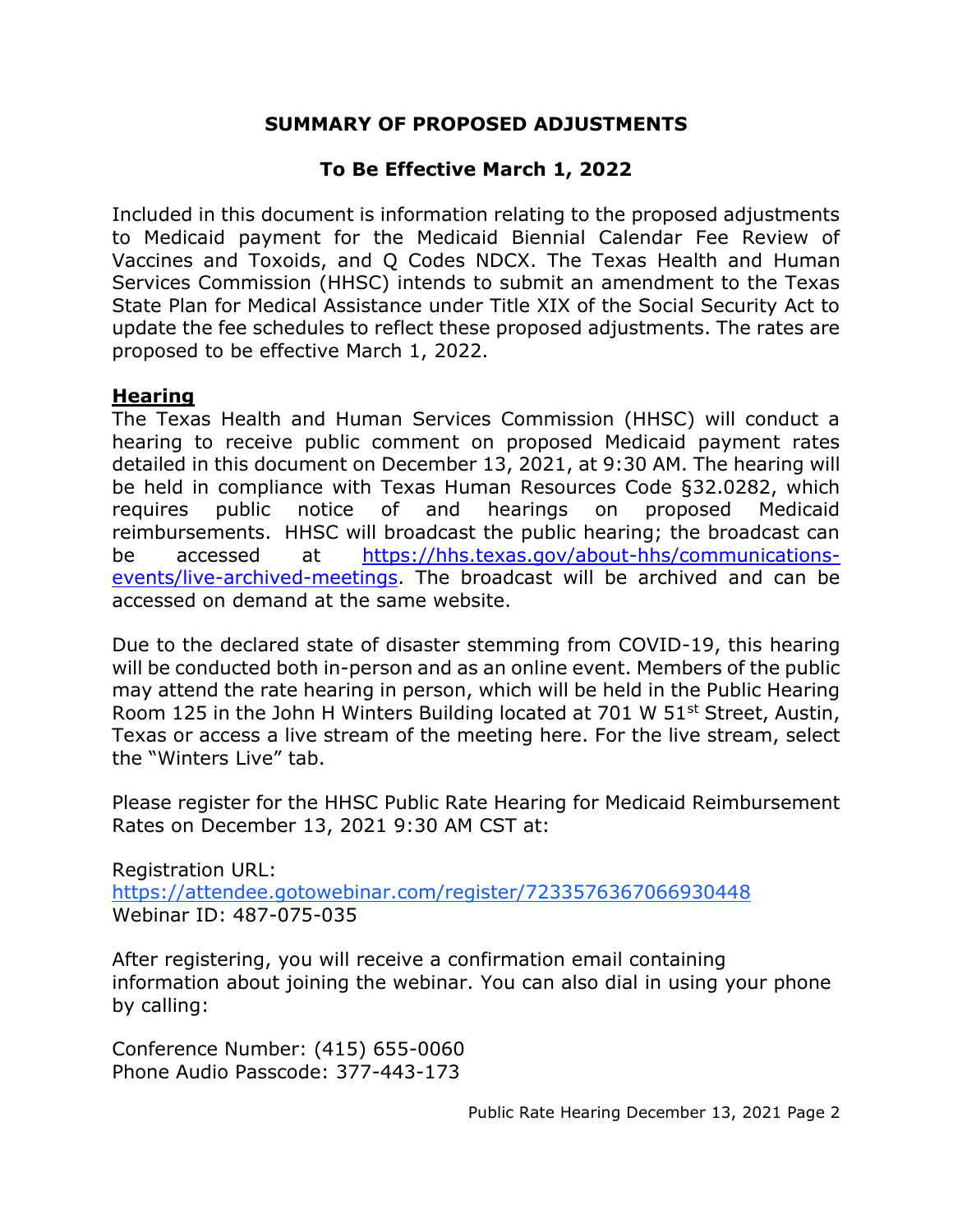HHSC will consider all concerns expressed at the hearing prior to final rate approval. This public hearing will be held in compliance with the provisions of Human Resources Code §32.0282 which requires a public hearing on proposed payment rate adjustments. Should you have any questions regarding the information in this document, please contact:

> Provider Finance Acute Care Services Texas Health and Human Services Commission E-mail: [PFDAcuteCare@hhs.texas.gov](mailto:PFDAcuteCare@hhs.texas.gov)

## **Background**

HHSC is responsible for the reimbursement determination functions for the Texas Medicaid Program. Proposed rates are calculated utilizing established methodologies that conform to the Social Security Act and related federal regulations, the federally approved Texas Medicaid State Plan, all applicable state statutes and rules, and other requirements. HHSC reviews the Medicaid reimbursement rates for all acute care services every two years. These biennial reviews result in rates that are increased, decreased, or remain the same. The reviews are conducted to ensure that rates continue to be based on established rate methodologies.

### **Methodology**

The specific administrative rules that govern the establishment of the fees in this proposal were calculated in accordance with Title 1 of the Texas Administrative Code (TAC):

- §355.8085, which addresses the reimbursement methodology for physicians and other practitioners; and
- §355.8441, which addresses the reimbursement methodology for early and periodic screening, diagnosis, and treatment service.

### **Proposed Rate Adjustments**

A summary of the methodologies used to determine the proposed fee-forservice Medicaid rates is listed below:

• Procedure codes and descriptions used in the Texas Medicaid Program are national standard code sets as required by federal laws; Healthcare Common Procedural Coding System (HCPCS) and Current Procedural Terminology (CPT).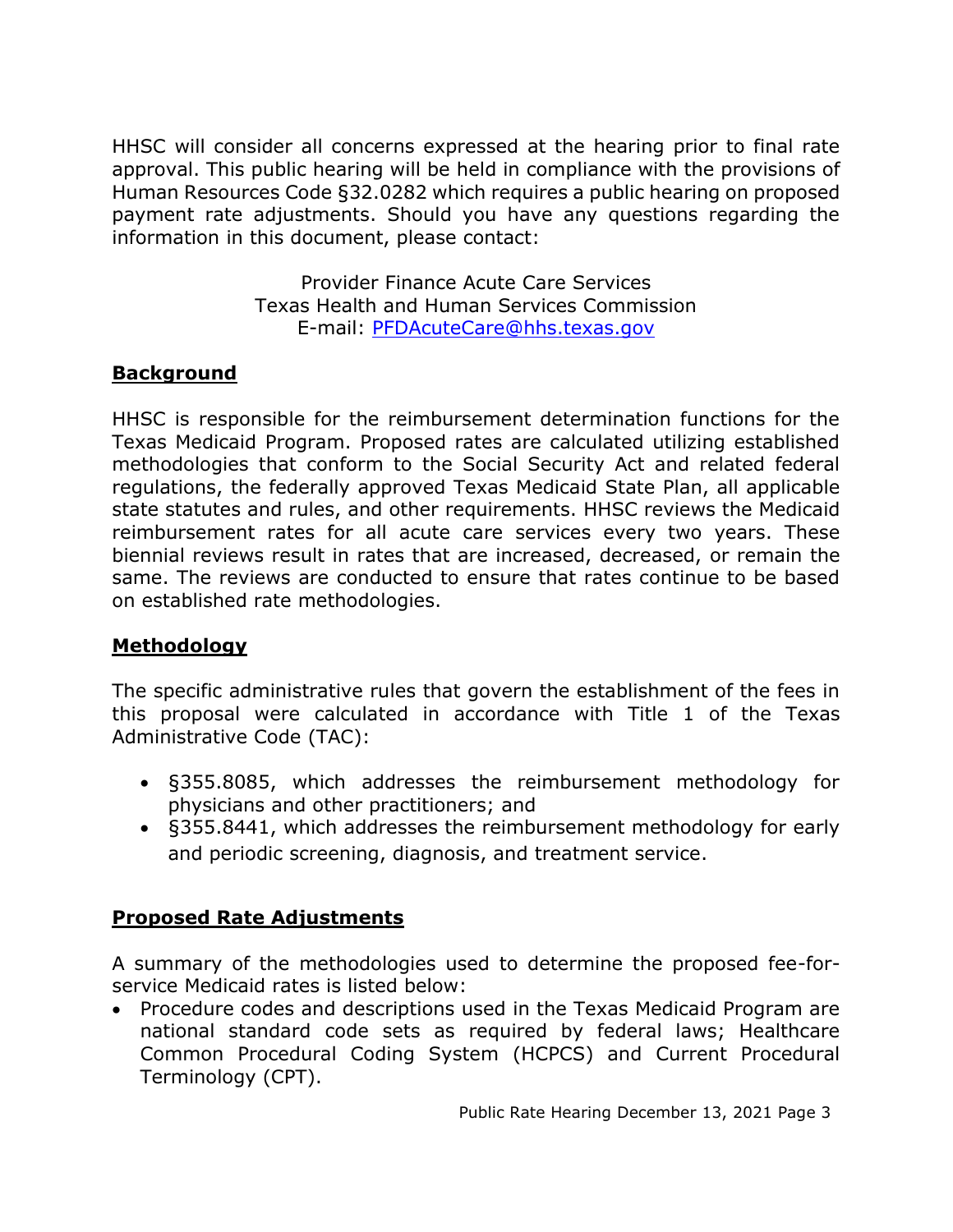- Resource-based fee (RBF) methodology uses relative value units (RVUs) established by Medicare times a conversion factor. Current conversion factors include \$28.0672 for most services provided to children 20 years of age and younger and \$26.7305 for services provided to adults 21 years of age and older. Fees for services provided to children and identified as having access-to-care issues may be assigned a higher conversion factor, currently \$30.00.
- Access-based fees (ABFs) allow the state to reimburse for procedure codes not covered by Medicare or for which the Medicare fee is inadequate, or account for particularly difficult procedures, or encourage provider participation to ensure access to care.
- ABFs may also be established based on the Medicare fee for a service that is not priced using RVUs. Physician-administered drug pricing methodologies are outlined in §355.8085.
- For services and items that are not covered by Medicare or for which the Medicare rate is insufficient, different approaches are used to develop fees based on available information. These alternate methods include, as applicable:
	- o The median or mean of the Medicaid fees from 14 states (the 10 most populous and the 4 bordering Texas) or the median or mean of the states that cover the service
	- o Regional Medicare pricing from Novitas or a percentage of the Medicare fee
	- $\circ$  The current Medicaid fee for a similar service (comparable code)
	- o 82 percent of the manufacturer suggested retail price (MSRP) supplied by provider associations or manufacturers
	- o 89.5 percent of the average wholesale price for enteral and parenteral products
	- o Cost shown on a manufacturer's invoice submitted by the provider to **HHSC**

Specific proposed payment rate adjustments are listed in the attachments outlined below:

CFR Att  $A(1)$  – Vaccines and Toxoids CFR Att A(2) – Q Codes NDCX

#### **Written Comments**

Written comments regarding the proposed payment rate adjustments will be accepted in lieu of, or in addition to, oral testimony until 5 p.m. the day of the hearing. Written comments may be sent by U.S. mail to the Texas Health and Human Services Commission, Attention: Provider Finance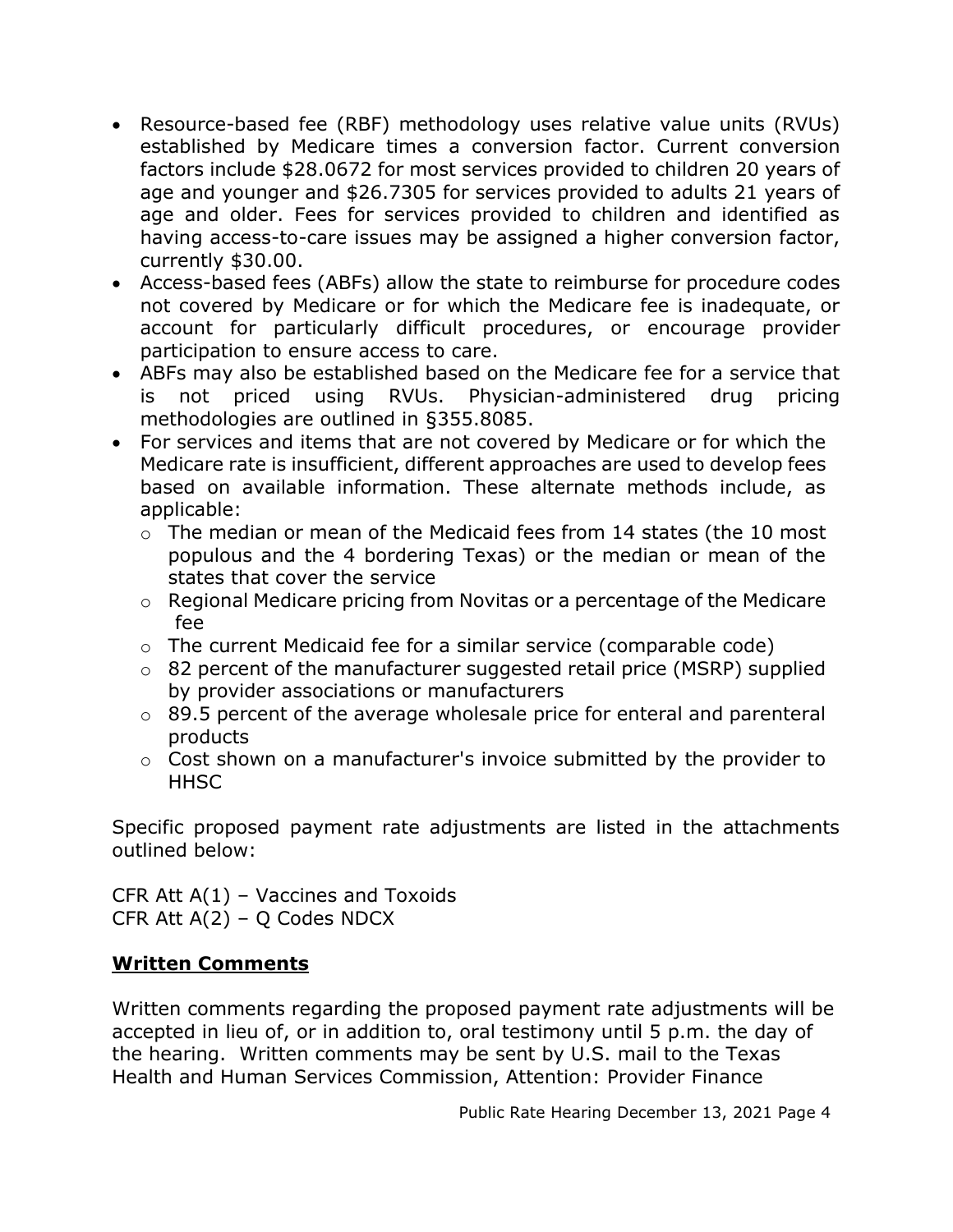Department, Mail Code H-400, P.O. Box 149030, Austin, Texas 78714-9030; by fax to Provider Finance Department at (512) 730-7475; or by e-mail to [PFDAcuteCare@hhs.texas.gov.](mailto:PFDAcuteCare@hhs.texas.gov) In addition, written comments will be accepted by overnight mail or hand delivery to Texas Health and Human Services Commission, Attention: Provider Finance Department, Mail Code H-400, North Austin Complex, 4601 W Guadalupe St, Austin, Texas 78751.

Persons with disabilities who wish to attend the hearing and require auxiliary aids or services should contact Provider Finance Department at (512) 730- 7401 at least 72 hours in advance for appropriate arrangements.

This public rate hearing briefing packet presents proposed payment rates and is distributed at HHSC public rate hearings and posted by the proposed effective date on the HHSC website at [https://pfd.hhs.texas.gov/rate](https://pfd.hhs.texas.gov/rate-packets)[packets.](https://pfd.hhs.texas.gov/rate-packets) Proposed rates may or may not be adopted, depending on HHSC management decisions after review of public comments and additional information. Provider and public notification about adoption decisions are published on the Texas Medicaid and Healthcare Partnership (TMHP) website at [http://www.tmhp.com](http://www.tmhp.com/) in banner messages, bulletins, notices, and updates to the Texas Medicaid fee schedules. The fee schedules are available in static files or online lookup at [http://public.tmhp.com/FeeSchedules.](http://public.tmhp.com/FeeSchedules)

**Preferred Communication.** During the current state of disaster due to COVID-19, physical forms of communication are checked with less frequency than during normal business operations. For quickest response, and to help curb the possible transmission of infection, please turn to e-mail or phone if possible for communication with HHSC related to this rate hearing.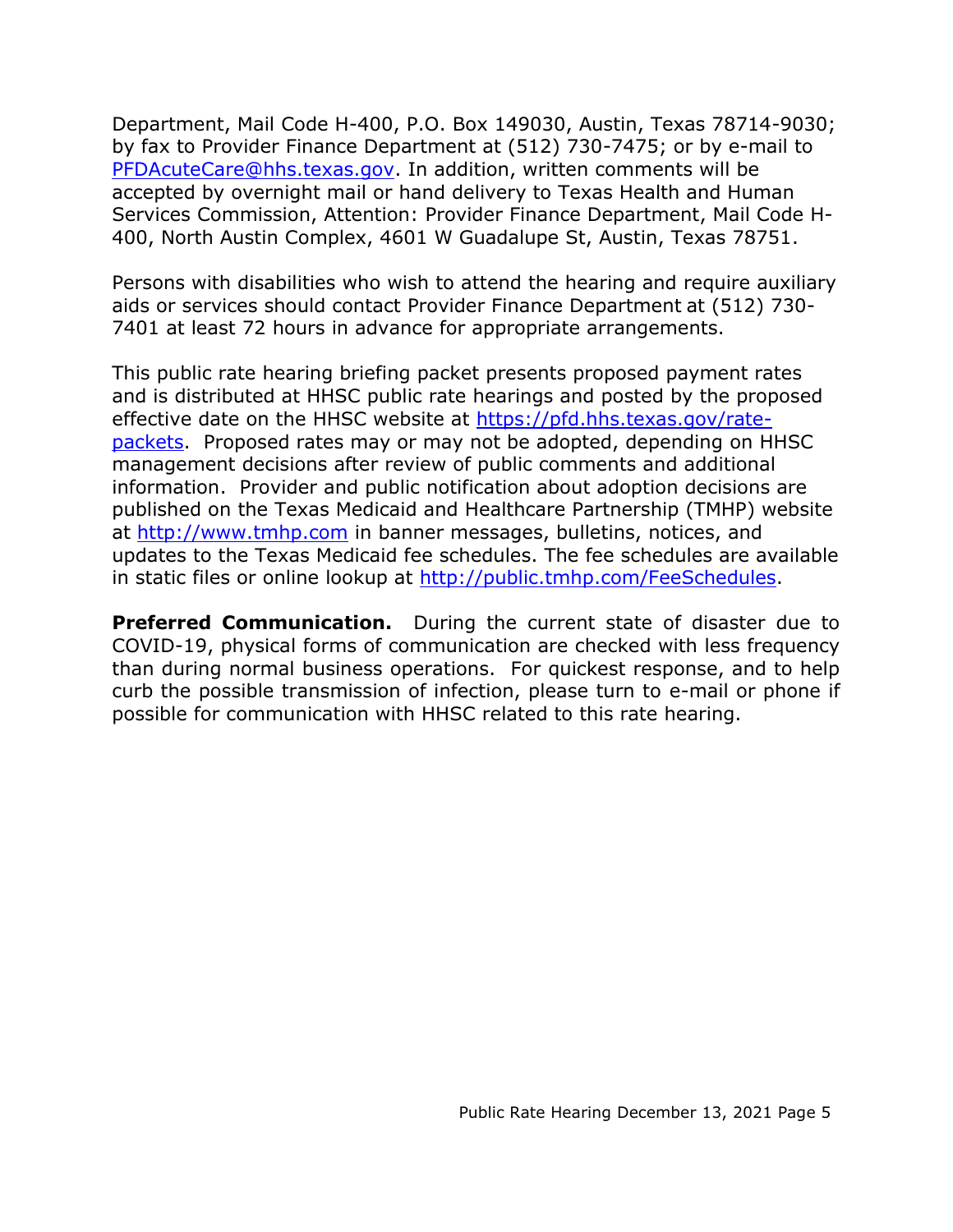#### **CFR Attachment A(1) - Vaccines and Toxoids (Proposed to be effective March 1, 2022)**

|        |                   |                                                                                                                                                                                                                                                                                                             |                    |                                             |                                                   | <b>CURRENT</b>             |                                        | 3/1/2022                    |                                         |                                                       |
|--------|-------------------|-------------------------------------------------------------------------------------------------------------------------------------------------------------------------------------------------------------------------------------------------------------------------------------------------------------|--------------------|---------------------------------------------|---------------------------------------------------|----------------------------|----------------------------------------|-----------------------------|-----------------------------------------|-------------------------------------------------------|
| TOS*   | Procedure<br>Code | <b>Long Description</b>                                                                                                                                                                                                                                                                                     | <b>Age Range</b>   | <b>Non-Facility</b><br>(N)/<br>Facility (F) | Provider<br>Type/<br>Provider<br><b>Specialty</b> | Current<br>Medicaid<br>Fee | Current<br>Adjusted<br>Medicaid<br>Fee | Proposed<br>Medicaid<br>Fee | Proposed<br>Adjusted<br>Medicaid<br>Fee | Percent Change<br>from Current<br><b>Medicaid Fee</b> |
| 1      | 0001A             | immunization administration by<br>intramuscular injection of severe<br>acute respiratory syndrome<br>coronavirus 2 (sars-cov-2)<br>(coronavirus disease [covid-19])<br>vaccine, mrna-lnp, spike protein,<br>preservative free, 30 mcg/0.3ml<br>dosage, diluent reconstituted;<br>first dose                 | 0-999              | N/F                                         |                                                   | \$40.00                    | \$40.00                                | \$40.00                     | \$40.00                                 | 0.00%                                                 |
|        |                   | immunization administration by<br>intramuscular injection of severe<br>acute respiratory syndrome<br>coronavirus 2 (sars-cov-2)<br>(coronavirus disease [covid-19])<br>vaccine, mrna-lnp, spike protein,<br>preservative free, 30 mcg/0.3ml<br>dosage, diluent reconstituted;                               |                    |                                             |                                                   |                            |                                        |                             |                                         |                                                       |
| 1      | 0001A             | first dose<br>immunization administration by<br>intramuscular injection of severe<br>acute respiratory syndrome<br>coronavirus 2 (sars-cov-2)<br>(coronavirus disease [covid-19])<br>vaccine, mrna-lnp, spike protein,<br>preservative free, 30 mcg/0.3ml<br>dosage, diluent reconstituted;                 | 0-999              | N/F                                         | 46                                                | \$40.00                    | \$40.00                                | \$40.00                     | \$40.00                                 | 0.00%                                                 |
| 1      | 0001A             | first dose<br>immunization administration by<br>intramuscular injection of severe<br>acute respiratory syndrome<br>coronavirus 2 (sars-cov-2)<br>(coronavirus disease [covid-19])<br>vaccine, mrna-lnp, spike protein,<br>preservative free, 30 mcg/0.3ml<br>dosage, diluent reconstituted;                 | 0-999              | N/F                                         | 78                                                | \$40.00                    | \$40.00                                | \$40.00                     | \$40.00                                 | 0.00%                                                 |
| 1      | 0001A<br>0002A    | first dose<br>immunization administration by<br>intramuscular injection of severe<br>acute respiratory syndrome<br>coronavirus 2 (sars-cov-2)<br>(coronavirus disease [covid-19])<br>vaccine, mrna-lnp, spike protein,<br>preservative free, 30 mcg/0.3ml<br>dosage, diluent reconstituted;<br>second dose  | 0-999<br>0-999     | N/F<br>N/F                                  | 79                                                | \$40.00<br>\$40.00         | \$40.00<br>\$40.00                     | \$40.00<br>\$40.00          | \$40.00<br>\$40.00                      | 0.00%<br>0.00%                                        |
|        |                   | immunization administration by<br>intramuscular injection of severe<br>acute respiratory syndrome<br>coronavirus 2 (sars-cov-2)<br>(coronavirus disease [covid-19])<br>vaccine, mrna-lnp, spike protein,<br>preservative free, 30 mcg/0.3ml<br>dosage, diluent reconstituted;                               |                    |                                             |                                                   |                            |                                        |                             |                                         |                                                       |
| 1<br>1 | 0002A<br>0002A    | second dose<br>immunization administration by<br>intramuscular injection of severe<br>acute respiratory syndrome<br>coronavirus 2 (sars-cov-2)<br>(coronavirus disease [covid-19])<br>vaccine, mrna-lnp, spike protein,<br>preservative free, 30 mcg/0.3ml<br>dosage, diluent reconstituted;<br>second dose | 0-999<br>$0 - 999$ | N/F<br>N/F                                  | 46<br>78                                          | \$40.00<br>\$40.00         | \$40.00<br>\$40.00                     | \$40.00<br>\$40.00          | \$40.00<br>\$40.00                      | $0.00\%$<br>$0.00\%$                                  |
|        | 0002A             | immunization administration by<br>intramuscular injection of severe<br>acute respiratory syndrome<br>coronavirus 2 (sars-cov-2)<br>(coronavirus disease [covid-19])<br>vaccine, mrna-lnp, spike protein,<br>preservative free, 30 mcg/0.3ml<br>dosage, diluent reconstituted;<br>second dose                | 0-999              | N/F                                         | 79                                                | \$40.00                    | \$40.00                                | \$40.00                     | \$40.00                                 | $0.00\%$                                              |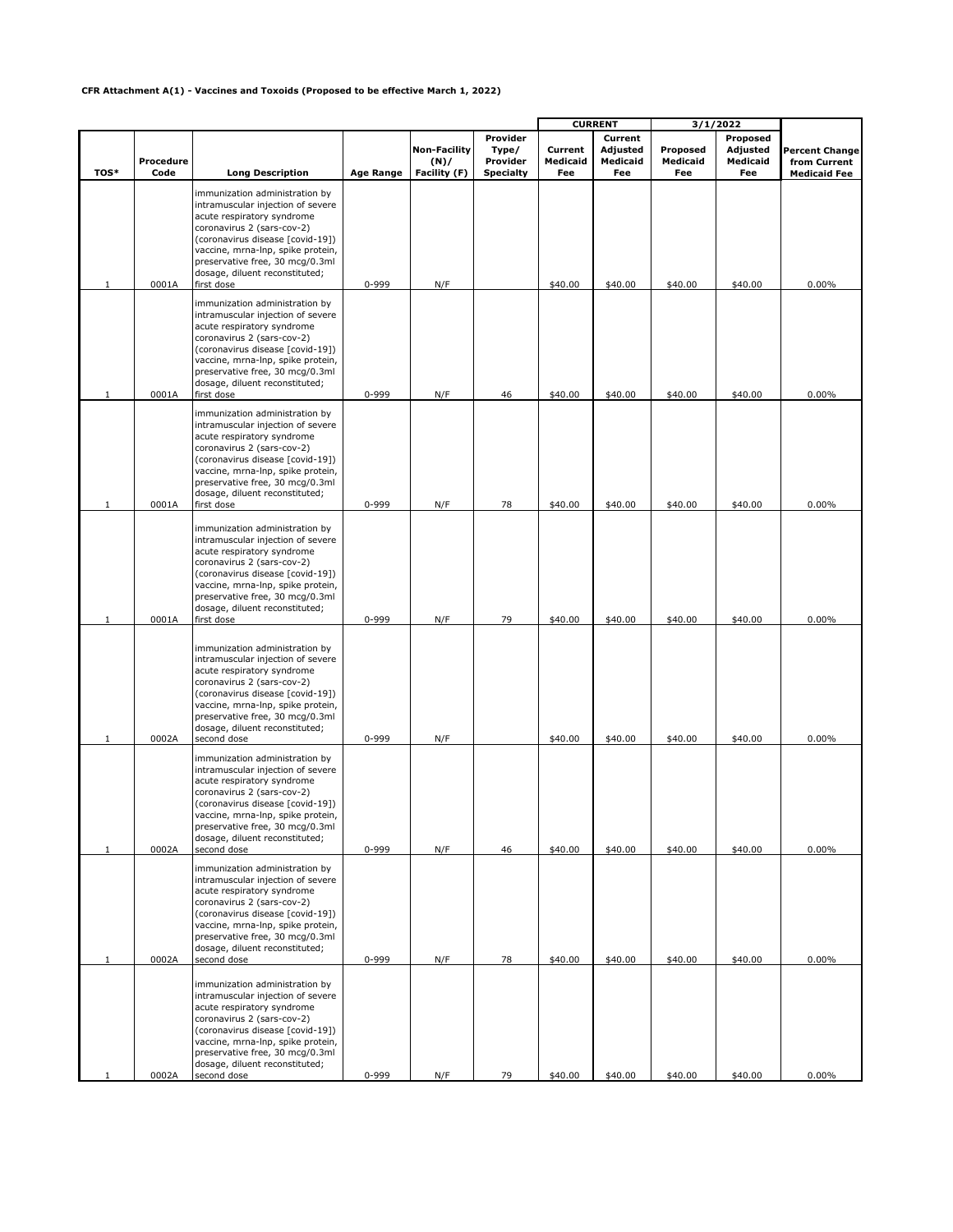#### **CFR Attachment A(1) - Vaccines and Toxoids (Proposed to be effective March 1, 2022)**

|              |                   |                                                                                                                                                                                                                                                                                                                       |                  |                                             |                                                   | <b>CURRENT</b>             |                                        | 3/1/2022                    |                                         |                                                       |
|--------------|-------------------|-----------------------------------------------------------------------------------------------------------------------------------------------------------------------------------------------------------------------------------------------------------------------------------------------------------------------|------------------|---------------------------------------------|---------------------------------------------------|----------------------------|----------------------------------------|-----------------------------|-----------------------------------------|-------------------------------------------------------|
| TOS*         | Procedure<br>Code | <b>Long Description</b>                                                                                                                                                                                                                                                                                               | <b>Age Range</b> | <b>Non-Facility</b><br>(N)/<br>Facility (F) | Provider<br>Type/<br>Provider<br><b>Specialty</b> | Current<br>Medicaid<br>Fee | Current<br>Adjusted<br>Medicaid<br>Fee | Proposed<br>Medicaid<br>Fee | Proposed<br>Adjusted<br>Medicaid<br>Fee | Percent Change<br>from Current<br><b>Medicaid Fee</b> |
| 1            | 0011A             | immunization administration by<br>intramuscular injection of severe<br>acute respiratory syndrome<br>coronavirus 2 (sars-cov-2)<br>(coronavirus disease [covid-19])<br>vaccine, mrna-lnp, spike protein,<br>preservative free, 100 mcg/0.5ml<br>dosage; first dose                                                    | 0-999            | N/F                                         |                                                   | \$40.00                    | \$40.00                                | \$40.00                     | \$40.00                                 | 0.00%                                                 |
|              | 0011A             | immunization administration by<br>intramuscular injection of severe<br>acute respiratory syndrome<br>coronavirus 2 (sars-cov-2)<br>(coronavirus disease [covid-19])<br>vaccine, mrna-lnp, spike protein,<br>preservative free, 100 mcg/0.5ml<br>dosage; first dose                                                    | 0-999            | N/F                                         | 46                                                | \$40.00                    | \$40.00                                | \$40.00                     | \$40.00                                 | 0.00%                                                 |
|              |                   | immunization administration by<br>intramuscular injection of severe<br>acute respiratory syndrome<br>coronavirus 2 (sars-cov-2)<br>(coronavirus disease [covid-19])<br>vaccine, mrna-lnp, spike protein,<br>preservative free, 100 mcg/0.5ml                                                                          |                  |                                             |                                                   |                            |                                        |                             |                                         |                                                       |
| 1            | 0011A             | dosage; first dose<br>immunization administration by<br>intramuscular injection of severe<br>acute respiratory syndrome<br>coronavirus 2 (sars-cov-2)<br>(coronavirus disease [covid-19])<br>vaccine, mrna-lnp, spike protein,<br>preservative free, 100 mcg/0.5ml                                                    | 0-999            | N/F                                         | 78                                                | \$40.00                    | \$40.00                                | \$40.00                     | \$40.00                                 | 0.00%                                                 |
|              | 0011A             | dosage; first dose<br>immunization administration by<br>intramuscular injection of severe<br>acute respiratory syndrome<br>coronavirus 2 (sars-cov-2)<br>(coronavirus disease [covid-19])<br>vaccine, mrna-lnp, spike protein,<br>preservative free, 100 mcg/0.5ml                                                    | 0-999            | N/F                                         | 79                                                | \$40.00                    | \$40.00                                | \$40.00                     | \$40.00                                 | 0.00%                                                 |
| 1<br>1       | 0012A<br>0012A    | dosage; second dose<br>immunization administration by<br>intramuscular injection of severe<br>acute respiratory syndrome<br>coronavirus 2 (sars-cov-2)<br>(coronavirus disease [covid-19])<br>vaccine, mrna-lnp, spike protein,<br>preservative free, 100 mcg/0.5ml<br>dosage; second dose                            | 0-999<br>0-999   | N/F<br>N/F                                  | 46                                                | \$40.00<br>\$40.00         | \$40.00<br>\$40.00                     | \$40.00<br>\$40.00          | \$40.00<br>\$40.00                      | 0.00%<br>0.00%                                        |
| 1            | 0012A             | immunization administration by<br>intramuscular injection of severe<br>acute respiratory syndrome<br>coronavirus 2 (sars-cov-2)<br>(coronavirus disease [covid-19])<br>vaccine, mrna-lnp, spike protein,<br>preservative free, 100 mcg/0.5ml<br>dosage; second dose                                                   | 0-999            | N/F                                         | 78                                                | \$40.00                    | \$40.00                                | \$40.00                     | \$40.00                                 | $0.00\%$                                              |
| $\mathbf{1}$ | 0012A             | immunization administration by<br>intramuscular injection of severe<br>acute respiratory syndrome<br>coronavirus 2 (sars-cov-2)<br>(coronavirus disease [covid-19])<br>vaccine, mrna-lnp, spike protein,<br>preservative free, 100 mcg/0.5ml<br>dosage; second dose                                                   | 0-999            | N/F                                         | 79                                                | \$40.00                    | \$40.00                                | \$40.00                     | \$40.00                                 | $0.00\%$                                              |
|              | 0031A             | immunization administration by<br>intramuscular injection of severe<br>acute respiratory syndrome<br>coronavirus 2 (sars-cov-2)<br>(coronavirus disease [covid-19])<br>vaccine, dna, spike protein,<br>adenovirus type 26 (ad26)<br>vector, preservative free, 5x1010<br>viral particles/0.5ml dosage,<br>single dose | 0-999            | N/F                                         |                                                   | \$40.00                    | \$40.00                                | \$40.00                     | \$40.00                                 | 0.00%                                                 |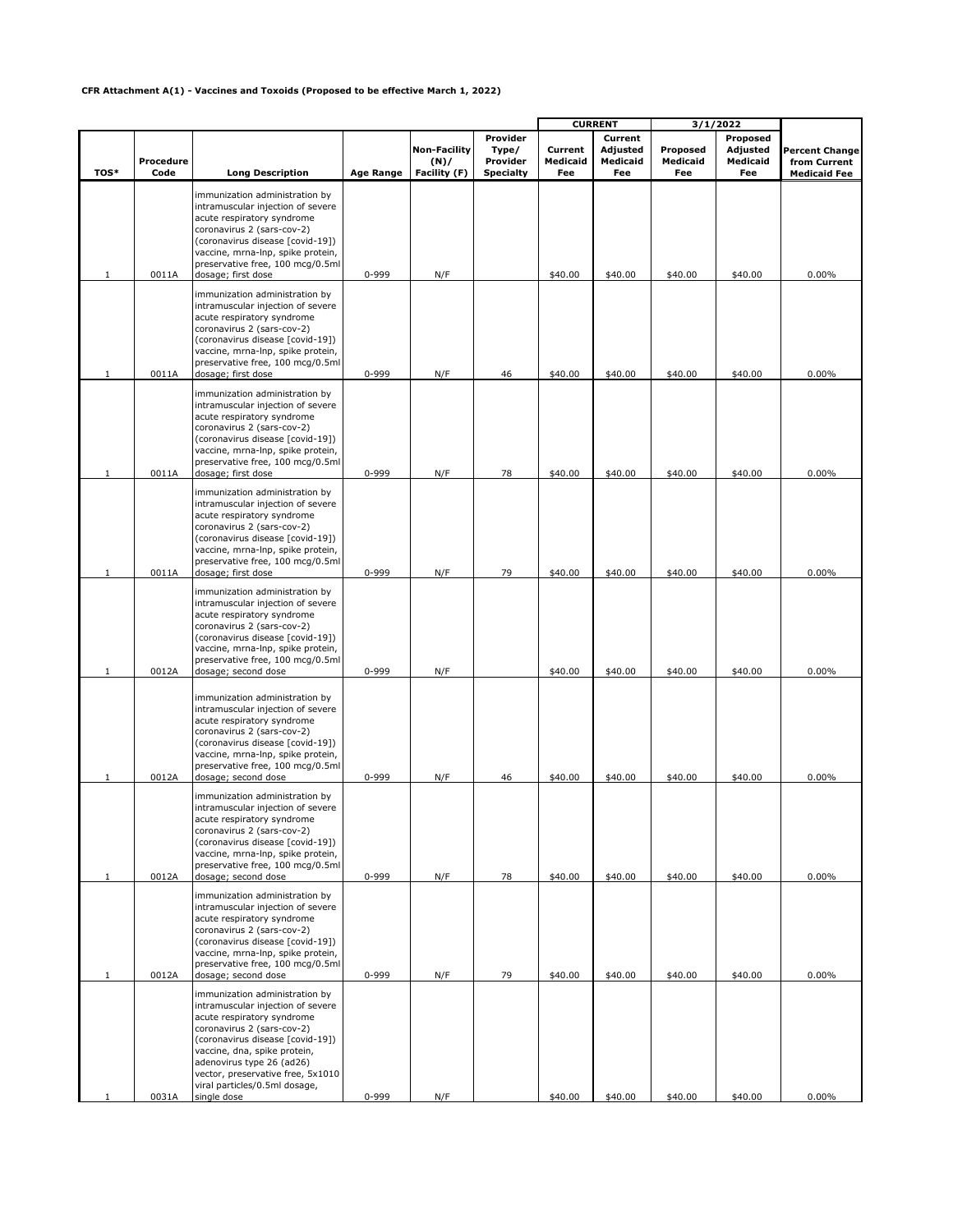#### **CFR Attachment A(1) - Vaccines and Toxoids (Proposed to be effective March 1, 2022)**

|                   |                   |                                                                                                                                                                                                                                                                                                                       |                        |                                             |                                                   | <b>CURRENT</b>             |                                               | 3/1/2022                    |                                         |                                                       |
|-------------------|-------------------|-----------------------------------------------------------------------------------------------------------------------------------------------------------------------------------------------------------------------------------------------------------------------------------------------------------------------|------------------------|---------------------------------------------|---------------------------------------------------|----------------------------|-----------------------------------------------|-----------------------------|-----------------------------------------|-------------------------------------------------------|
| TOS*              | Procedure<br>Code | <b>Long Description</b>                                                                                                                                                                                                                                                                                               | <b>Age Range</b>       | <b>Non-Facility</b><br>(N)/<br>Facility (F) | Provider<br>Type/<br>Provider<br><b>Specialty</b> | Current<br>Medicaid<br>Fee | Current<br><b>Adjusted</b><br>Medicaid<br>Fee | Proposed<br>Medicaid<br>Fee | Proposed<br>Adjusted<br>Medicaid<br>Fee | Percent Change<br>from Current<br><b>Medicaid Fee</b> |
| 1                 | 0031A             | immunization administration by<br>intramuscular injection of severe<br>acute respiratory syndrome<br>coronavirus 2 (sars-cov-2)<br>(coronavirus disease [covid-19])<br>vaccine, dna, spike protein,<br>adenovirus type 26 (ad26)<br>vector, preservative free, 5x1010<br>viral particles/0.5ml dosage,<br>single dose | 0-999                  | N/F                                         | 46                                                | \$40.00                    | \$40.00                                       | \$40.00                     | \$40.00                                 | 0.00%                                                 |
| 1                 | 0031A             | immunization administration by<br>intramuscular injection of severe<br>acute respiratory syndrome<br>coronavirus 2 (sars-cov-2)<br>(coronavirus disease [covid-19])<br>vaccine, dna, spike protein,<br>adenovirus type 26 (ad26)<br>vector, preservative free, 5x1010<br>viral particles/0.5ml dosage,<br>single dose | 0-999                  | N/F                                         | 78                                                | \$40.00                    | \$40.00                                       | \$40.00                     | \$40.00                                 | 0.00%                                                 |
|                   |                   | immunization administration by<br>intramuscular injection of severe<br>acute respiratory syndrome<br>coronavirus 2 (sars-cov-2)<br>(coronavirus disease [covid-19])<br>vaccine, dna, spike protein,<br>adenovirus type 26 (ad26)<br>vector, preservative free, 5x1010<br>viral particles/0.5ml dosage,                |                        |                                             |                                                   |                            |                                               |                             |                                         |                                                       |
| 1                 | 0031A             | single dose                                                                                                                                                                                                                                                                                                           | 0-999                  | N/F                                         | 79                                                | \$40.00                    | \$40.00                                       | \$40.00                     | \$40.00                                 | 0.00%                                                 |
| 1                 | 90375             | $**$                                                                                                                                                                                                                                                                                                                  | 0-999                  | N/F                                         |                                                   | \$242.88                   | \$242.88                                      | \$266.53                    | \$266.53                                | 9.74%                                                 |
| $\mathbf{1}$      | 90376             | $**$<br>$**$                                                                                                                                                                                                                                                                                                          | 0-999                  | N/F                                         |                                                   | \$212.45                   | \$212.45                                      | \$276.64                    | \$276.64                                | 30.21%                                                |
| $\mathbf{1}$<br>S | 90619<br>90619    | $**$                                                                                                                                                                                                                                                                                                                  | 0-999<br>0-999         | N/F<br>N/F                                  |                                                   | \$144.48<br>\$144.48       | \$144.48<br>\$144.48                          | \$151.76<br>\$151.76        | \$151.76<br>\$151.76                    | 5.04%<br>5.04%                                        |
| $\mathbf{1}$      | 90675             | $**$                                                                                                                                                                                                                                                                                                                  | 0-999                  | N/F                                         |                                                   | \$284.66                   | \$284.66                                      | \$292.32                    | \$292.32                                | 2.69%                                                 |
| $\mathbf{1}$      | 90681             | $**$                                                                                                                                                                                                                                                                                                                  | 0-999                  | N/F                                         |                                                   | \$136.30                   | \$136.30                                      | \$136.30                    | \$136.30                                | 0.00%                                                 |
| $\mathbf{1}$      | 90681             | $**$                                                                                                                                                                                                                                                                                                                  | $19 - 20$              | N/F                                         |                                                   | \$136.30                   | \$136.30                                      | \$136.30                    | \$136.30                                | 0.00%                                                 |
| S                 | 90681             | $**$                                                                                                                                                                                                                                                                                                                  | 0-999                  | N/F                                         |                                                   | \$136.30                   | \$136.30                                      | \$136.30                    | \$136.30                                | 0.00%                                                 |
| S                 | 90681             | $**$                                                                                                                                                                                                                                                                                                                  | 19-20                  | N/F                                         |                                                   | \$136.30                   | \$136.30                                      | \$136.30                    | \$136.30                                | 0.00%                                                 |
| 1                 | 90687             | $**$                                                                                                                                                                                                                                                                                                                  | $0 - 999$              | N/F                                         |                                                   | \$9.03                     | \$9.03                                        | \$9.03                      | \$9.03                                  | 0.00%                                                 |
| S                 | 90687             | $**$                                                                                                                                                                                                                                                                                                                  | 0-999                  | N/F                                         |                                                   | \$9.03                     | \$9.03                                        | \$9.03                      | \$9.03                                  | 0.00%                                                 |
| $\mathbf{1}$      | 90694             | $**$<br>$**$                                                                                                                                                                                                                                                                                                          | 0-999                  | N/F                                         |                                                   | \$28.13                    | \$28.13                                       | \$57.47                     | \$57.47                                 | 104.30%                                               |
| 1                 | 90694             | $**$                                                                                                                                                                                                                                                                                                                  | 0-999                  | N/F                                         |                                                   | \$28.13                    | \$28.13                                       | \$57.47                     | \$57.47                                 | 104.30%                                               |
| $\mathbf{1}$      | 90696<br>90696    | $**$                                                                                                                                                                                                                                                                                                                  | $19 - 20$<br>$19 - 20$ | N/F<br>N/F                                  |                                                   | \$59.22                    | \$59.22                                       | \$59.22                     | \$59.22                                 | 0.00%                                                 |
| S<br>$\mathbf{1}$ | 90733             | $**$                                                                                                                                                                                                                                                                                                                  | $19 - 20$              | N/F                                         |                                                   | \$59.22<br>\$122.55        | \$59.22<br>\$122.55                           | \$59.22<br>\$122.55         | \$59.22<br>\$122.55                     | 0.00%<br>0.00%                                        |
| S                 | 90733             | $**$                                                                                                                                                                                                                                                                                                                  | 19-20                  | N/F                                         |                                                   | \$122.55                   | \$122.55                                      | \$122.55                    | \$122.55                                | $0.00\%$                                              |
| 1                 | 90748             | $**$                                                                                                                                                                                                                                                                                                                  | $19 - 20$              | N/F                                         |                                                   | \$13.55                    | \$13.55                                       | \$27.09                     | \$27.09                                 | 99.93%                                                |
| s                 | 90748             | $**$                                                                                                                                                                                                                                                                                                                  | $19 - 20$              | N/F                                         |                                                   | \$13.55                    | \$13.55                                       | \$27.09                     | \$27.09                                 | 99.93%                                                |
| $\mathbf{1}$      | 90750             | $**$                                                                                                                                                                                                                                                                                                                  | $0 - 999$              | N/F                                         |                                                   | \$174.00                   | \$174.00                                      | \$174.00                    | \$174.00                                | $0.00\%$                                              |
|                   |                   | intravenous infusion, casirivimab<br>and imdevimab, includes infusion<br>and post administration                                                                                                                                                                                                                      |                        |                                             |                                                   |                            |                                               |                             |                                         |                                                       |
| 1                 | M0243             | monitoring                                                                                                                                                                                                                                                                                                            | 0-999                  | N/F                                         |                                                   | \$450.00                   | \$450.00                                      | \$450.00                    | \$450.00                                | 0.00%                                                 |

|    | <b>*Type of Service (TOS)</b>                  |  |  |  |  |  |  |
|----|------------------------------------------------|--|--|--|--|--|--|
|    | <b>Medical Services</b>                        |  |  |  |  |  |  |
|    | <b>THSTEPS Medical</b>                         |  |  |  |  |  |  |
|    | <b>Provider Type/ Provider Specialty</b>       |  |  |  |  |  |  |
| 46 | Federally Qualified Health Centers (FQHC)      |  |  |  |  |  |  |
| 78 | Rural Health Clinic - Freestanding/Independent |  |  |  |  |  |  |
| 79 | Rural Health Clinic - Hospital Based           |  |  |  |  |  |  |

\*\* Required Notice: The five-character code included in this notice is obtained from the Current Procedural Terminology (CPT®), copyright 2022 by the American Medical Association (AMA). CPT is developed by the AMA as a listing of descriptive terms and five character identifying codes and modifiers for reporting medical services and procedures<br>performed by physicians. The responsibility responsibility for any consequences or liability attributable or related to any use, nonuse or interpretation of information contained in this notice. Fee schedules, relative value units, conversion factors and/or related components are not assigned by the AMA, are not part of CPT, and the AMA is not recommending their use. The AMA does not directly or indirectly practice medicine or dispense medical services. The AMA assumes no liability for data contained or not contained.